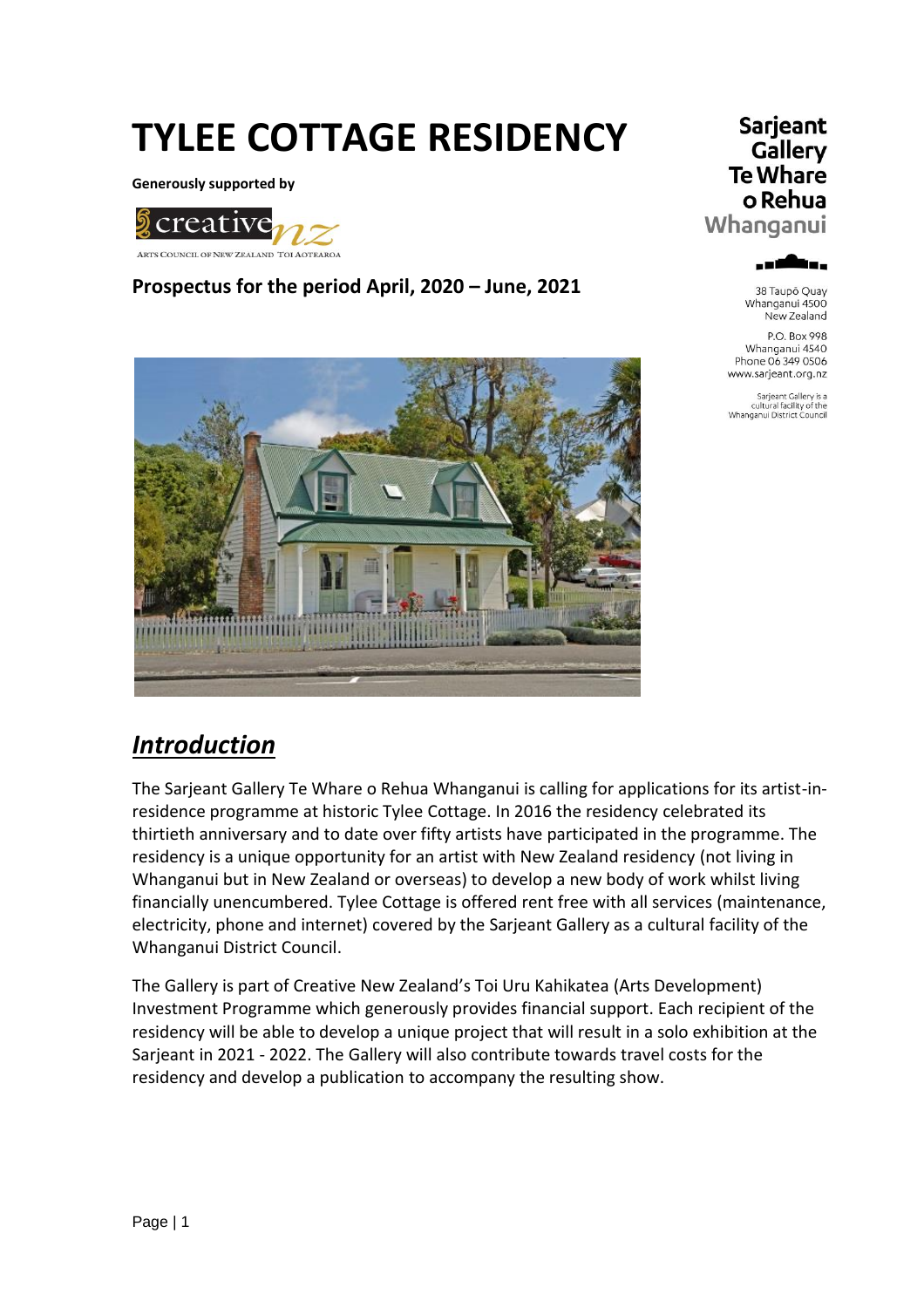# *What and who we are looking for and what's on offer*

# RESIDENCY 1: April – July, 2020 (4 months)

#### *Solo project for a craft/object-based practitioner:*

The Sarjeant Gallery has a firm commitment to exhibiting the work of a broad range of makers, for us it's not about being committed to a particular medium but about showing engaging work that is articulate and well executed. As part of this broad mandate we have had a strong commitment to the work of craft/object-based practitioners. This commitment was reinforced in 2010 when the Whanganui District Council opened a gallery space in its new i-SITE (located upstairs at 31 Taupō Quay), that focuses solely on the work of craft/object-based practitioners. Coming under the programming of the curatorial team at the Sarjeant, the light filled space offers purpose built cabinets and is perfectly suited to the display of object-based work. Since opening, the i-SITE Gallery has numerous exhibitions, including solo projects by Glen Hayward, Emma Camden and Frances Stachl.

The aim of this residency is for a craft/object based practitioner to develop a body of work for a solo exhibition in the Sarjeant's object-based i-SITE Gallery at 31 Taupō Quay or at Sarjeant on the Quay, 38 Taupō Quay (depending on what's produced during the residency). You could be a glass artist, ceramicist, jeweller or a sculptor and what you propose to make is entirely up to you. We would like the successful applicant to take a new direction with their work and create objects that are well executed, embody an engaging idea and perhaps turn the idea of object-based practice on its head.

# RESIDENCY 2: August – November, 2020 (4 months)

#### *Solo project for a photographic/new media artist*

In the early 1920s the Sarjeant Gallery was the first gallery in New Zealand and one of a handful across the world to begin actively collecting the then relatively new medium of photography. Since then, the Gallery has continued its commitment to artists working in the medium, with the collection now encompassing a broad spectrum of works from an international collection of pictorial photography through to work by leading artists such as: Anne Noble, Ans Westra, Peter Peryer, Laurence Aberhart and Wayne Barrar to name a few. This commitment to the medium has also been reflected via artists participating in the residency programme at Tylee Cottage and recipients in the last decade have included Conor Clarke, Roberta Thornley, Richard Orjis, Ann Shelton, Andrew Ross and most recently Marie Shannon.

Given the rapid and absorbing rise of digital photography and the explosion of channels by which the medium can now be disseminated we are calling for applications from artists who are using the medium in new and engaging ways or whose work crosses the blurry divide of photography / moving image and the elusive term - new media.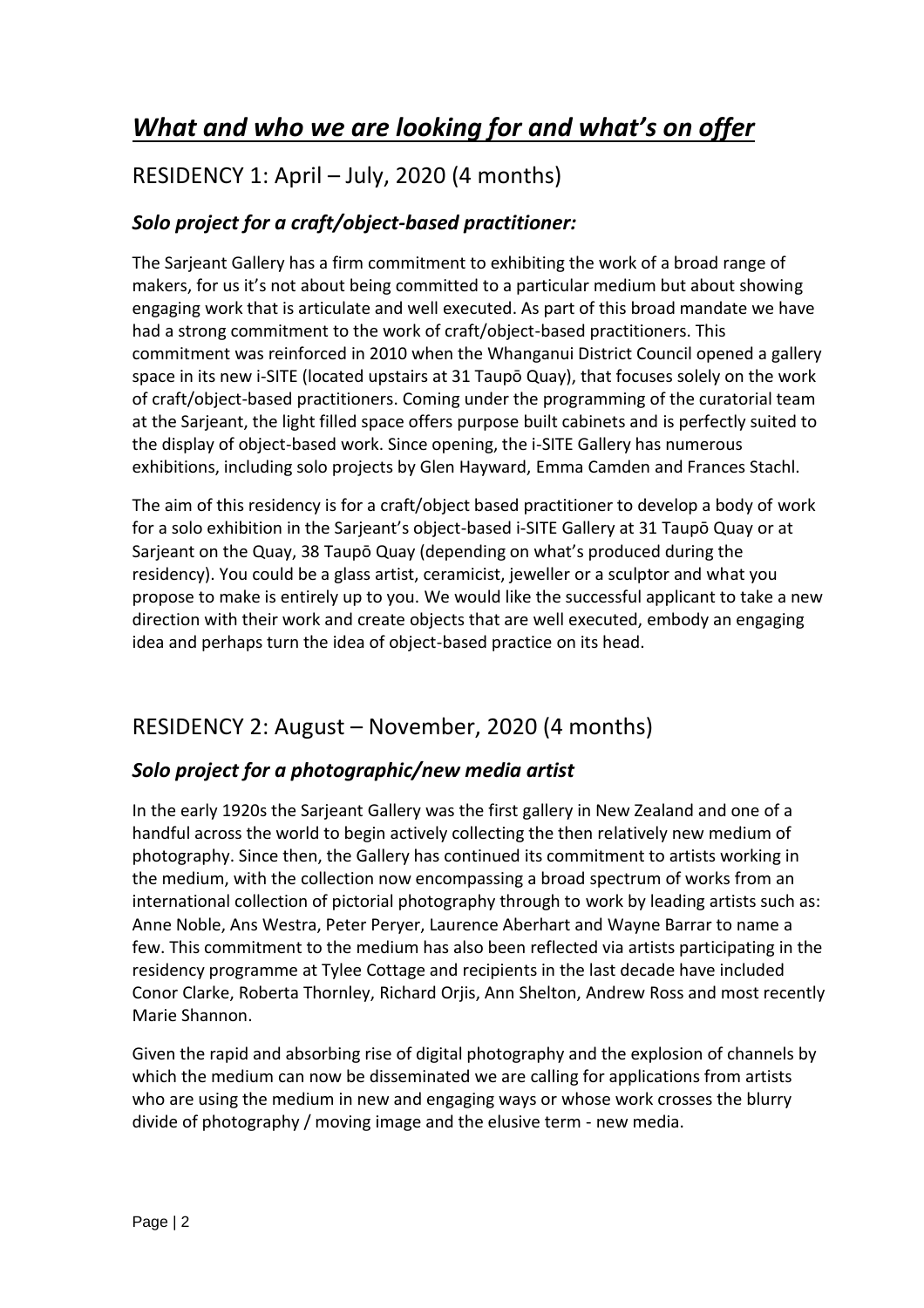### RESIDENCY 3: February – June, 2021 (5 months)

#### *For a painter aged 35+ years:*

*An opportunity for a painter over the age of 35 to develop a new body of work. As recipient of this residency the successful applicant will also receive the Lilian Ida Smith Award for 2021.* 

Lilian Ida Smith 1920 – 1983 was a Whanganui resident who in her will instructed her estate to be divided into three equal parts to establish trusts to assist people aged 35 years and over to develop and further their interest in painting, writing and teaching music. The Sarjeant Gallery was charged with administering the painting strand of the bequest and in 1993 established the Lilian Ida Smith award. Lilian's desire to support someone over 35 was in recognition of the constraints her father, Vivian Smith faced in response to his more experimental output as a painter. Since 1993 the award has been offered three times with the last being in 2003.

Fifteen years on, the Sarjeant reactivated this generous bequest with the 2018 recipient being Julia Holden. Through Smith's forward-thinking bequest, the Gallery is able to offer this opportunity again in 2021 for a mid-career painter to explore a new direction in their practice.

The successful appointee will not only receive \$20,000 from Creative New Zealand but as the recipient of the Lilian Ida Smith Award, they will also receive a one-off grant of \$5000. This combined funding is to enable the artist to have a living wage and cover living expenses for the production of new work whilst in residence. The expectation from the Gallery being that the recipient will be working towards an exhibition-ready, new body of work.

We would like applications from painters who have an established track record of exhibiting in both public and dealer galleries, who have received critical interest from the arts community including reviews and publications. We would like to see a compelling proposal for a new body of work that will take your practice in a new direction, or allow you to continue developing a specific line of enquiry.

Although the residency has a long established history of artists engaging with Whanganui's physical environment or history, in this particular residency we are looking for applications that will produce work that celebrates, challenges and confirms the power of paint. What that paint does and what it conveys is entirely up to you.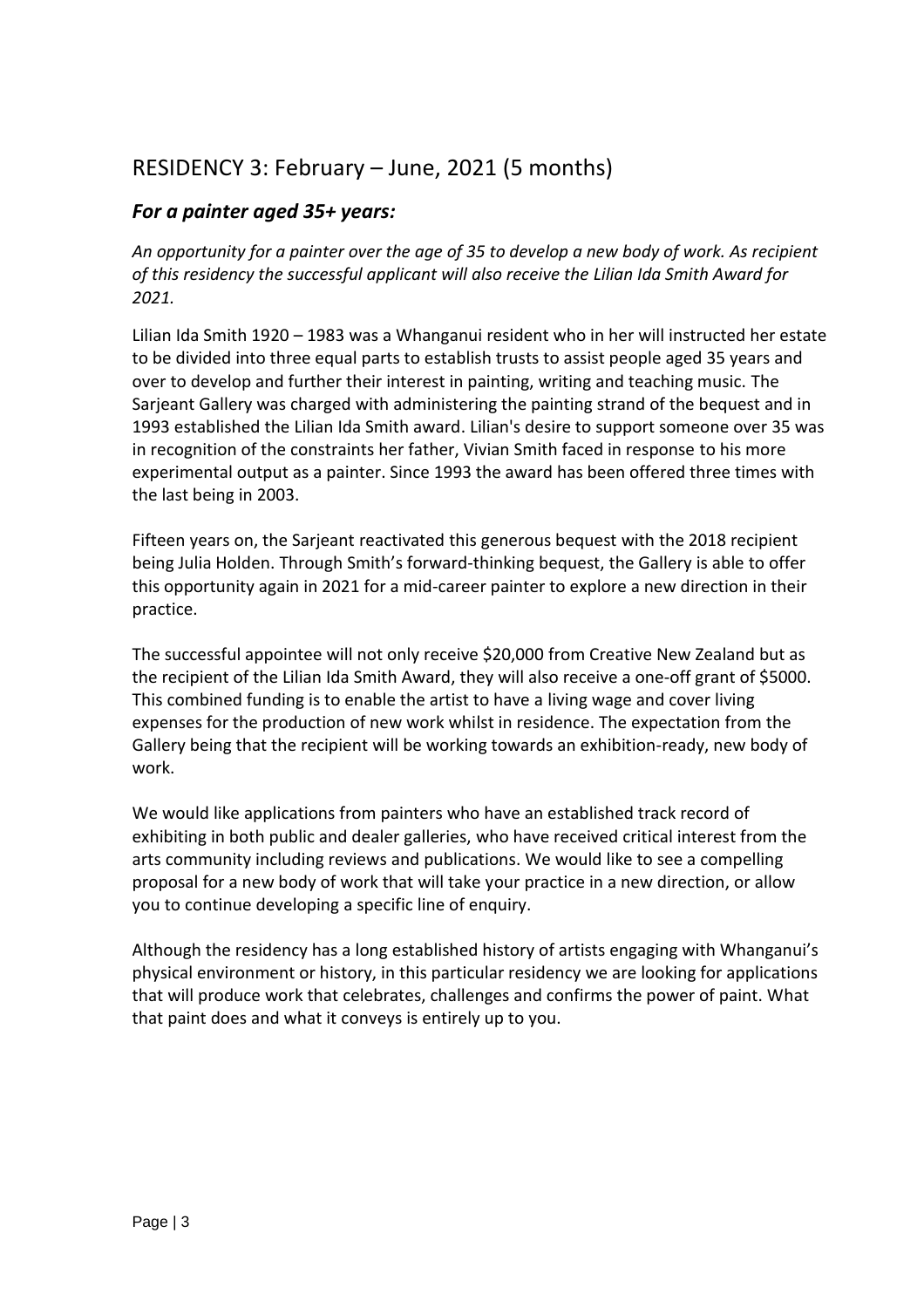### *Who:*

For all three residencies we are looking for applications from a broad range of practitioners, you could be emerging, mid-career or a well-established artist/maker. What we want is a compelling proposition and an application from someone who has a proven track record of developing exciting new work and exhibiting, or someone whose work has a thoughtful and progressive critical premise.

### *What's on offer:*

- $\triangleright$  Two 4 month residencies, one 5 month residency at Tylee Cottage in Whanganui.
- $\triangleright$  Accommodation at Tylee Cottage. Built in 1853, this historic cottage offers two bedrooms and a downstairs studio. The cottage is fully furnished and there is also a single garage that can be utilised as an alternative studio space. The cottage is rent free and maintenance, electricity, power and internet costs are all covered.
- $\triangleright$  With the generous support of Creative New Zealand the resident will receive a stipend of \$4,000 a month, totaling \$16,000 for the four month residencies and \$20,000 for the five month residency.
- $\triangleright$  During your time in Whanganui you'll receive the full support of the Sarjeant Gallery with your first port of call being Curator & Public Programmes Manager, Greg Donson who has been managing the residency programme for the last ten years.
- $\triangleright$  We will use our extensive networks to promote you as our artist-in-residence and also assist with getting you in touch with meeting the right people and making the connections to enable you to develop your project.
- $\triangleright$  Our funding from Creative New Zealand also enables us to offer support for travel expenses and to produce a small publication. The Sarjeant will also support the residency by making a small contribution to material costs. The acquisition of an artwork made as a result of the residency, will be negotiated between the artist, their dealer/representative and the Sarjeant Gallery and take into account the Sarjeant's financial contribution to the residency.
- $\triangleright$  OUTCOME: The resulting body of work that you create will be featured as a solo exhibition in the Sarjeant's 2021 -2022 exhibition programme and this will be subject to the availability of spaces and the scope of your project. We expect that the successful applicants will deliver an 'exhibition-ready' project at the assigned time of their exhibition.

# *Expectations:*

What we expect from you as artist-in-residence is that you work full-time on your project throughout the period of the residency, meeting the outcomes of your proposal as far as may be practicable in terms of your stated project. We would like you to engage in building a public profile, through the Gallery's public programmes and the media, developing links with local art, cultural and educational communities. We also ask that the resident artist treat Tylee Cottage (a historic building) with every care and consideration and maintain a high standard of cleanliness.